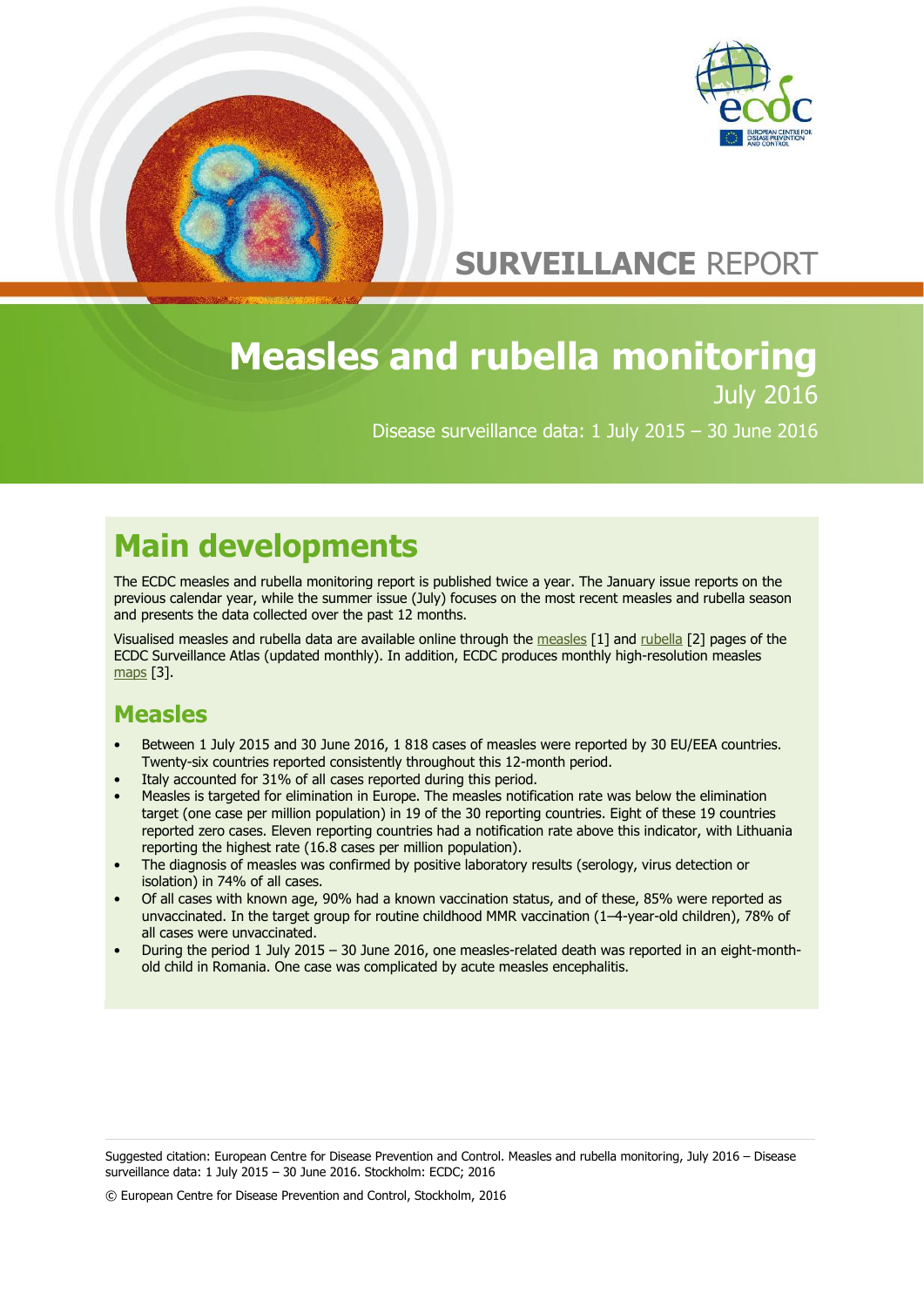### **Rubella**

- Twenty-eight EU/EEA countries reported 1 708 rubella cases during the period 1 July 2015 and 30 June 2016. Twenty-five countries reported consistently for the 12-month period.
- Rubella is targeted for elimination in Europe. The rubella notification rate was lower than the elimination target (one case per million population) in 24 of the 28 countries. Fourteen of these 25 countries reported zero cases. Of the four countries with a notification rate above this indicator, the highest rate was reported by Poland (40.9 cases per million population).
- Poland reported 1 553 rubella cases, which accounted for 91% of all reported cases in the 12-month period. This figure should be interpreted with caution because only 17 of 1 553 cases were confirmed through laboratory testing. Data were reported in an aggregated format. The highest number of cases was observed in 1–4-year-olds and 5–9-year-olds.

### **Progress towards WHO elimination goals**

In 2015, the vaccination coverage rate for the first dose of measles- and rubella-containing vaccines was at least 95% in 15 EU/EEA countries. Two countries failed to submit first-dose coverage data for 2014 and 2015. In seven countries, the vaccination coverage rate for the second dose of measles-containing vaccine was at least 95%. Second-dose coverage was not reported for seven countries in 2015 or 2014.

Results of the **fourth [meeting](http://www.euro.who.int/__data/assets/pdf_file/0011/304958/4th-RVC-meeting-report.pdf) of the WHO Regional Verification Commission for Measles and Rubella, October** 2015 (based on 2014 data) [4]:

Measles

- Elimination goal reached: 15 EU/EEA countries
- Interrupted endemic transmission for between 24 and 36 months: 0 EU/EEA countries
- Interrupted endemic transmission for between 12 and 24 months: 7 EU/EEA countries
- Endemic transmission: 8 EU/EEA countries

Rubella

- Elimination goal reached: 14 EU/EEA countries
- Interrupted endemic transmission for between 24 and 36 months: 2 EU/EEA countries
- Interrupted endemic transmission for between 12 and 24 months: 5 EU/EEA countries
- Endemic transmission: 9 EU/EEA countries

The classification of countries with regard to disease elimination, interrupted or ongoing endemic transmission depends on a series a components which are assessed by the Regional Verification Commission, including epidemiology of disease, surveillance performance, and evidence of population immunity. If inconclusive evidence is provided, the country is classified as 'endemic'.

# **Measles**

### **Enhanced surveillance data**

Measles surveillance data were retrieved from The European Surveillance System (TESSy) on 26 July 2016. The analysis by ECDC covered the period from 1 July 2015 to 30 June 2016. Thirty EU/EEA countries report measles data to TESSy, and twenty-six reported consistently for this 12-month period (Table 1). All countries report casebased data, except Belgium, which has reported aggregated data since May 2016.

During the 12-month period, 1 818 cases of measles were reported (Figure 1, Table 1). The country which reported the most cases was Italy (n=572, 31% of all cases) (Table 1). Most of the Italian cases (432) were reported between January and June 2016. Other countries with a high number of cases were Germany (309), Romania (311) and the United Kingdom (270). More than half (59%) of the cases in the EU/EEA over this 12 month period were reported between March and June 2016. The number of measles cases reported in June 2016 are shown in Figure 2; country-specific notification rates for the entire 12-month period are presented in Figure 3.

The measles notification rate was lower than the elimination target (one case per million population) in 19 of the 30 reporting countries. Eight countries reported zero cases. Eleven reporting countries had a notification rate above the elimination target. The highest notification rate was reported by Lithuania (16.8 cases per million population) (Table 1).

The highest age-specific notification rate was observed in infants under one year of age (33.6 cases per million population), followed by children aged 1–4 years (20.1 cases per million population) (Figure 4).

In 74% of all cases, the diagnosis of measles was confirmed by positive laboratory results (serology, virus detection or isolation), although there were large variations between countries in the proportion of laboratory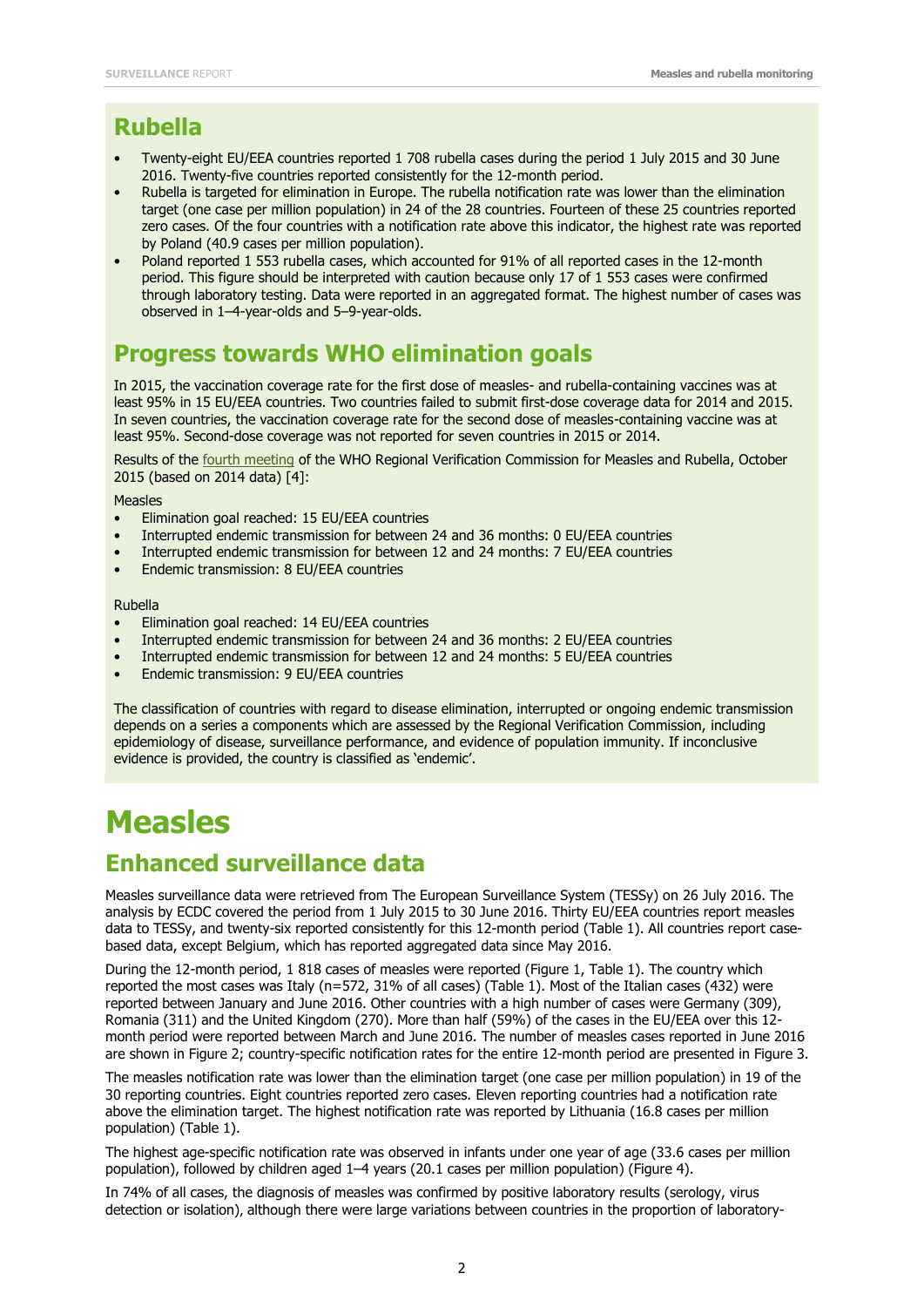confirmed cases. This can be attributed to the significant variation in the number of cases reported by the countries, different laboratory capacities, and the fact that laboratory confirmation may not be considered necessary for all cases during an outbreak due to the higher positive predictive value of a clinical diagnosis in this context.

Vaccination status was known for 90% (1 630/1 815) of the cases with known age. The overwhelming majority of cases with both known age and known vaccination status (1 380 case, 85%) were unvaccinated; 9% (151) had received one dose of measles vaccine, 5% (80) had received two or more doses, and 1% (19) had received an unknown number of doses. The proportion of unvaccinated cases was high in all age groups and highest among infants under one year of age (95%) (Figure 5). Children below the age of one year are often too young to be eligible for vaccination. Among children between one and four years of age – the age group targeted by routine childhood vaccination programmes – 78% of all cases were unvaccinated (Figure 5). Measles vaccination coverage by country for the second dose of a measles-containing vaccine is presented in Figure 2.

Over the 12-month period, one death was attributed to measles in an eight-month-old infant in Romania. One case was complicated by acute measles encephalitis in Poland.





Note: Since 1 January 2006, 29 EU/EEA countries have been reporting measles data to TESSy. Croatia is included from 2012 onwards.

| <b>Country</b>        |                |                | 2015           |          |                |                |                |                |                | 2016           |                | <b>Cases</b>   | <b>Total</b>       |                |                           |
|-----------------------|----------------|----------------|----------------|----------|----------------|----------------|----------------|----------------|----------------|----------------|----------------|----------------|--------------------|----------------|---------------------------|
|                       | Jul            | Aug            | <b>Sep</b>     | Oct      | <b>Nov</b>     | <b>Dec</b>     | <b>Jan</b>     | Feb            | Mar            | Apr            | May            | Jun            | <b>Total cases</b> | per<br>million | lab-<br>positive<br>cases |
| <b>Austria</b>        | 9              | 3              | $\mathbf{1}$   | $\Omega$ | $\overline{2}$ | $\overline{2}$ | $\overline{0}$ | $\Omega$       | $\Omega$       | $\overline{2}$ | $\mathbf{1}$   | $\mathbf{1}$   | 21                 | 2.5            | 18                        |
| <b>Belgium</b>        | $\overline{0}$ | $\overline{0}$ | $\overline{0}$ | 3        | $\overline{2}$ | $\mathbf{1}$   | $\overline{4}$ | 8              | 19             | 13             | 17             | <b>NR</b>      | 67                 | 6.0            | 54                        |
| <b>Bulgaria</b>       | 0              | $\mathbf{0}$   | $\mathbf{0}$   | $\Omega$ | $\Omega$       | $\Omega$       | 0              | $\mathbf{1}$   | $\Omega$       | $\Omega$       | $\Omega$       | $\Omega$       | $\mathbf{1}$       | 0.1            | $\mathbf{1}$              |
| <b>Croatia</b>        | 0              | $\mathbf{0}$   | $\mathbf{0}$   | $\Omega$ | $\Omega$       | $\Omega$       | 0              | $\Omega$       | $\Omega$       | $\overline{2}$ | <b>NR</b>      | <b>NR</b>      | $\overline{2}$     | 0.5            | $\overline{2}$            |
| <b>Cyprus</b>         | 0              | $\mathbf{0}$   | $\mathbf{0}$   | $\Omega$ | $\Omega$       | $\Omega$       | 0              | $\Omega$       | $\Omega$       | $\Omega$       | 0              | $\mathbf 0$    | $\mathbf 0$        | 0.0            | $\mathbf{0}$              |
| <b>Czech Republic</b> | $\mathbf 0$    | $\mathbf{0}$   | $\mathbf{0}$   | $\Omega$ | $\Omega$       | $\Omega$       | 0              | $\Omega$       | $\mathbf{1}$   | 0              | 3              | <b>NR</b>      | $\overline{4}$     | 0.4            | $\overline{4}$            |
| <b>Denmark</b>        | 0              | $\mathbf{0}$   | $\mathbf{0}$   | $\Omega$ | $\Omega$       | $\mathbf 0$    | 0              | $\Omega$       | $\mathbf{0}$   | $\mathbf{1}$   | $\mathbf 0$    | $\mathbf 0$    | $\mathbf{1}$       | 0.2            | $\mathbf{1}$              |
| <b>Estonia</b>        | $\overline{0}$ | $\overline{0}$ | $\overline{0}$ | $\Omega$ | $\Omega$       | 3              | $\mathbf{1}$   | $\Omega$       | $\Omega$       | $\mathbf{1}$   | $\overline{0}$ | $\overline{0}$ | 5                  | 3.8            | 5                         |
| <b>Finland</b>        | 0              | $\mathbf{0}$   | $\mathbf{0}$   | $\Omega$ | $\Omega$       | $\mathbf{1}$   | 1              | $\Omega$       | $\Omega$       | $\mathbf{0}$   | $\mathbf{0}$   | $\mathbf 0$    | $\overline{2}$     | 0.4            | $\overline{2}$            |
| <b>France</b>         | 17             | 10             | $\mathbf{1}$   | 6        | $\overline{4}$ | 11             | 18             | 15             | 13             | 5              | $\mathbf{1}$   | 6              | 107                | 1.6            | 58                        |
| <b>Germany</b>        | 90             | 19             | 12             | 14       | 5              | $\overline{4}$ | 6              | $\overline{4}$ | 16             | 28             | 45             | 66             | 309                | 3.8            | 246                       |
| Greece                | $\mathbf 0$    | 0              | $\mathbf{1}$   | $\Omega$ | $\Omega$       | $\Omega$       | 0              | 0              | $\mathbf 0$    | $\mathbf 0$    | 0              | <b>NR</b>      | 1                  | 0.1            | $\mathbf{1}$              |
| <b>Hungary</b>        | $\mathbf 0$    | 0              | $\Omega$       | $\Omega$ | 0              | $\mathbf 0$    | $\Omega$       | 0              | $\mathbf 0$    | $\mathbf 0$    | $\mathbf{0}$   | $\mathbf 0$    | $\mathbf 0$        | 0.0            | $\mathbf{0}$              |
| <b>Iceland</b>        | 0              | 0              | $\mathbf{0}$   | $\Omega$ | $\Omega$       | $\mathbf 0$    | 0              | 0              | $\mathbf 0$    | $\mathbf 0$    | $\mathbf{0}$   | $\mathbf 0$    | $\mathbf{0}$       | 0.0            | $\mathbf{0}$              |
| <b>Ireland</b>        | $\overline{2}$ | $\overline{0}$ | $\overline{0}$ | $\Omega$ | $\Omega$       | $\overline{2}$ | $\mathbf{1}$   | $\mathbf{1}$   | $\Omega$       | $\Omega$       | 19             | 16             | 41                 | 8.9            | 37                        |
| <b>Italy</b>          | 17             | 16             | 15             | 14       | 32             | 46             | 76             | 76             | 73             | 72             | 77             | 58             | 572                | 9.4            | 392                       |
| Latvia                | 0              | 0              | $\mathbf{0}$   | $\Omega$ | $\Omega$       | $\mathbf 0$    | 0              | 0              | $\mathbf 0$    | $\Omega$       | $\mathbf 0$    | $\mathbf 0$    | $\mathbf{0}$       | 0.0            | $\Omega$                  |
| <b>Lithuania</b>      | 26             | $\mathbf{1}$   | $\overline{0}$ | $\Omega$ | $\Omega$       | $\Omega$       | $\overline{0}$ | $\Omega$       | $\Omega$       | 10             | 10             | $\overline{2}$ | 49                 | 16.8           | 49                        |
| <b>Luxembourg</b>     | $\mathbf 0$    | 0              | $\mathbf{0}$   | $\Omega$ | $\Omega$       | $\mathbf 0$    | 0              | $\Omega$       | $\Omega$       | $\mathbf{0}$   | 0              | $\mathbf 0$    | $\mathbf 0$        | 0.0            | $\mathbf{0}$              |
| <b>Malta</b>          | 0              | $\Omega$       | $\Omega$       | $\Omega$ | $\Omega$       | $\Omega$       | 0              | $\Omega$       | $\Omega$       | $\mathbf{0}$   | $\mathbf{0}$   | $\mathbf 0$    | $\mathbf 0$        | 0.0            | $\mathbf{0}$              |
| <b>Netherlands</b>    | 2              | $\Omega$       | $\mathbf{0}$   | $\Omega$ | $\Omega$       | $\mathbf 0$    | 0              | $\Omega$       | $\Omega$       | $\mathbf{0}$   | $\mathbf{0}$   | $\mathbf 0$    | $\overline{2}$     | 0.1            | $\mathbf{1}$              |
| <b>Norway</b>         | 1              | 4              | $\overline{0}$ | $\Omega$ | $\Omega$       | $\Omega$       | $\overline{0}$ | $\Omega$       | $\overline{0}$ | $\overline{0}$ | $\overline{0}$ | $\overline{0}$ | 5                  | 1.0            | 5                         |

| Table 1. Number of measles cases by month and notification rate (cases per million) by country, |  |  |
|-------------------------------------------------------------------------------------------------|--|--|
| 1 July 2015 - 30 June 2016, EU/EEA countries                                                    |  |  |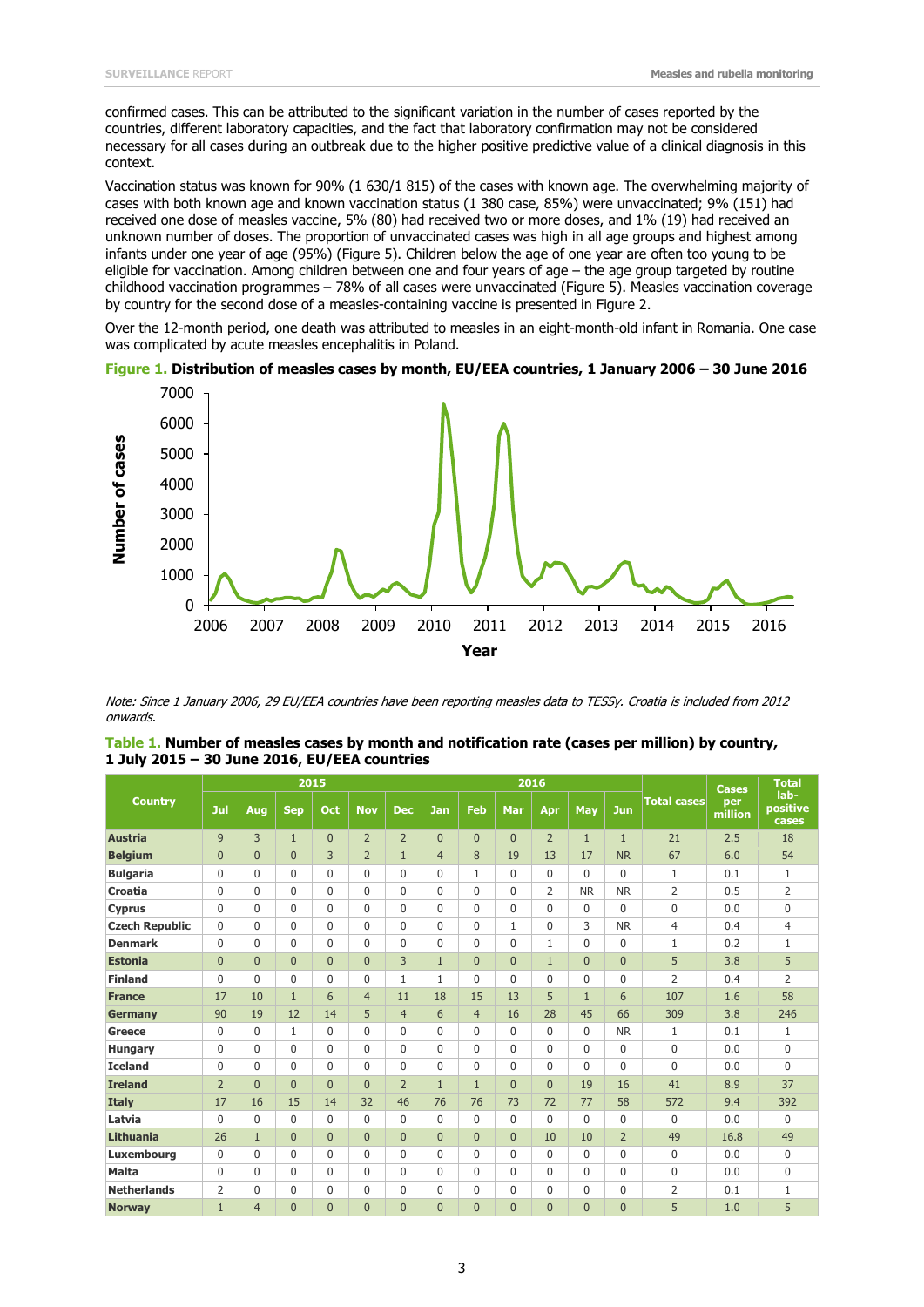| <b>Country</b>        |                |              | 2015           |                |              |                |                |              |                | 2016                |             |                |                    | <b>Cases</b><br>per<br>million | <b>Total</b><br>lab-<br>positive<br>cases |
|-----------------------|----------------|--------------|----------------|----------------|--------------|----------------|----------------|--------------|----------------|---------------------|-------------|----------------|--------------------|--------------------------------|-------------------------------------------|
|                       | Jul            | Aug.         | <b>Sep</b>     | Oct            | <b>Nov</b>   | <b>Dec</b>     | <b>Jan</b>     | <b>Feb</b>   | <b>Mar</b>     | Apr                 | May         | <b>Jun</b>     | <b>Total cases</b> |                                |                                           |
| Poland                | 2              | 3            | 0              | 0              | $\mathbf{0}$ | 4              | 0              | м            | $\overline{2}$ | 0                   | 2           | $\overline{2}$ | 16                 | 0.4                            | 9                                         |
| Portugal              | 0              | 0            | 0              | 0              | $\mathbf{0}$ | 0              | 0              | $\Omega$     | $\mathbf{0}$   | 0                   | $\mathbf 0$ | 0              | $\Omega$           | 0.0                            | 0                                         |
| Romania               | $\overline{0}$ | $\Omega$     | $\overline{0}$ | $\overline{0}$ | н            | $\overline{0}$ | 6              | 40           | 63             | 62                  | 68          | 71             | 311                | 15.7                           | 181                                       |
| <b>Slovakia</b>       | 0              | $\mathbf{0}$ | 0              | 0              | $\mathbf{0}$ | 0              | 0              | $\Omega$     | $\mathbf{0}$   | 0                   | $\mathbf 0$ | 0              | $\Omega$           | 0.0                            | $\Omega$                                  |
| <b>Slovenia</b>       | 0              | $\Omega$     | 0              | 0              | $\mathbf{0}$ | 0              | 0              | $\Omega$     | $\mathbf{0}$   | 0                   | 1           | 0              | ٠                  | 0.5                            | ÷.                                        |
| <b>Spain</b>          | 6              |              | 0              | 0              | $\mathbf{0}$ | 0              | 0              | $\Omega$     | 9              | 9                   | $\Omega$    | 2              | 27                 | 0.6                            | 12                                        |
| <b>Sweden</b>         | 3              | $\Omega$     | 0              | 0              | $\mathbf{0}$ | 0              | 0              | $\mathbf{0}$ | $\mathbf{0}$   | $\overline{a}$<br>T | $\mathbf 0$ | 0              | $\overline{4}$     | 0.4                            | 3                                         |
| <b>United Kingdom</b> | $\overline{7}$ | 5            | 3              | $\overline{2}$ | 9            | 12             | $\overline{3}$ | 22           | 44             | 55                  | 49          | 59             | 270                | 4.2                            | 270                                       |
| <b>Total</b>          | 182            | 62           | 33             | 39             | 55           | 86             | 116            | 168          | 240            | 261                 | 293         | 283            | 1818               | 3.5                            | 1352                                      |

#### Liechtenstein does not report. NR: Not reported

The target towards elimination is an incidence of less than one case per million population per year (including confirmed, probable and possible cases, but excluding imported cases). Achieving this target is consistent with progress towards elimination, but does not constitute elimination or confirm that it has been achieved.

In the table, countries with a notification rate of ≥ 1 per million population are highlighted in green. All cases (endemic, imported, import-related) are included in the calculation of the notification rate. Also included are all confirmed, probable, possible or unknown cases, as defined by the EU 2012 case definition.

Tables with the numbers of measles cases in previous years are available from: [http://www.ecdc.europa.eu/en/healthtopics/measles/epidemiological\\_data/pages/annual\\_epidemiological\\_reports.aspx](http://www.ecdc.europa.eu/en/healthtopics/measles/epidemiological_data/pages/annual_epidemiological_reports.aspx)

#### **Figure 2. Distribution of measles cases by country, June 2016 (n=2 83), and vaccine coverage (second dose, 2014–2015, WHO**\***), EU/EEA countries**



\* Coverage figures (%) are official national figures reported via the annual WHO/UNICEF Joint Reporting Form. See notes at the end of this report for further explanations.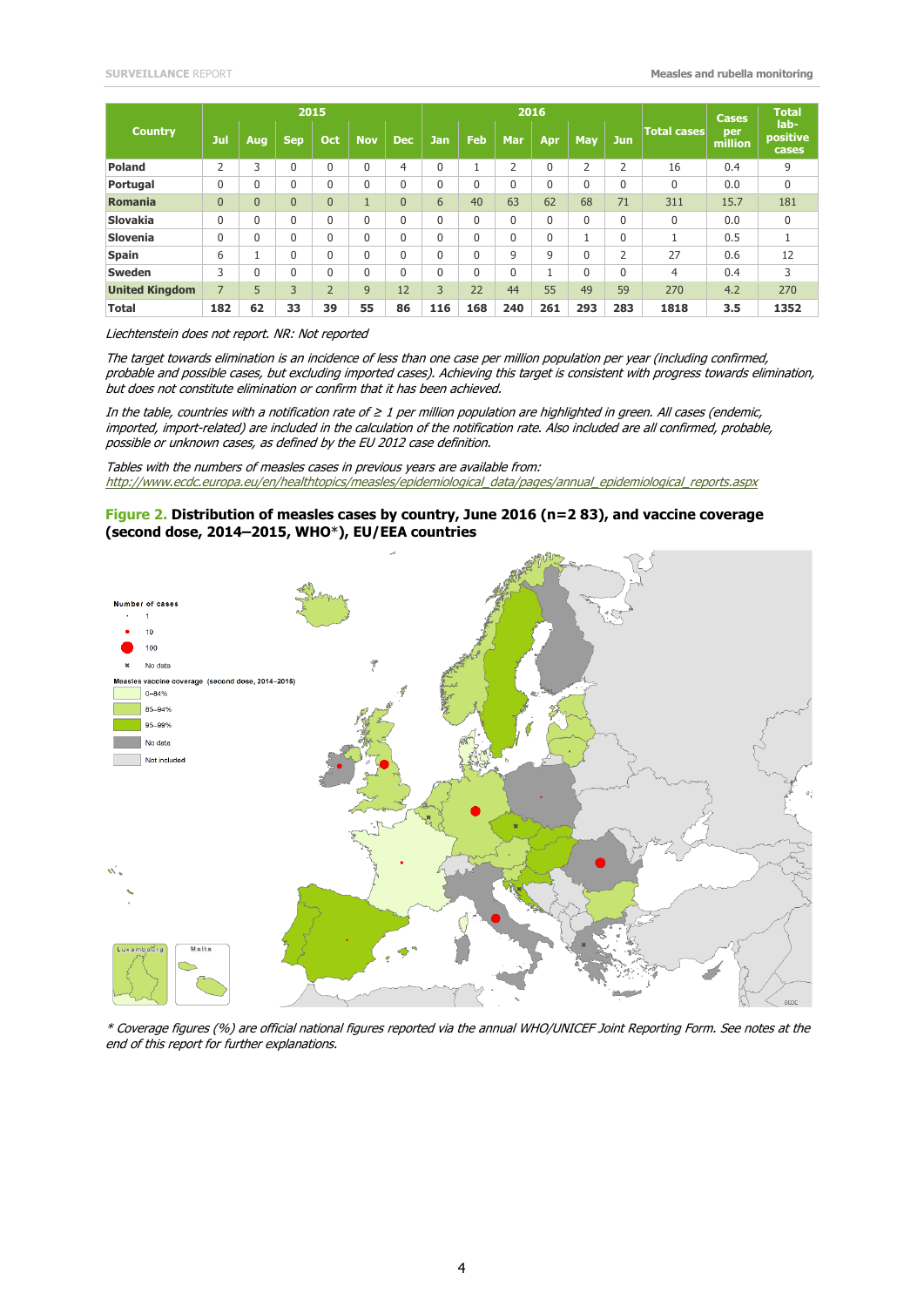#### **Figure 3. Measles notification rate (cases per million) by country, 1 July 2015 – 30 June 2016, EU/EEA countries (n=1 818)**



**Figure 4. Measles notification rate (cases per million) by age group, 1 July 2015 – 30 June 2016, EU/EEA countries (n=1 815 cases with known age)**

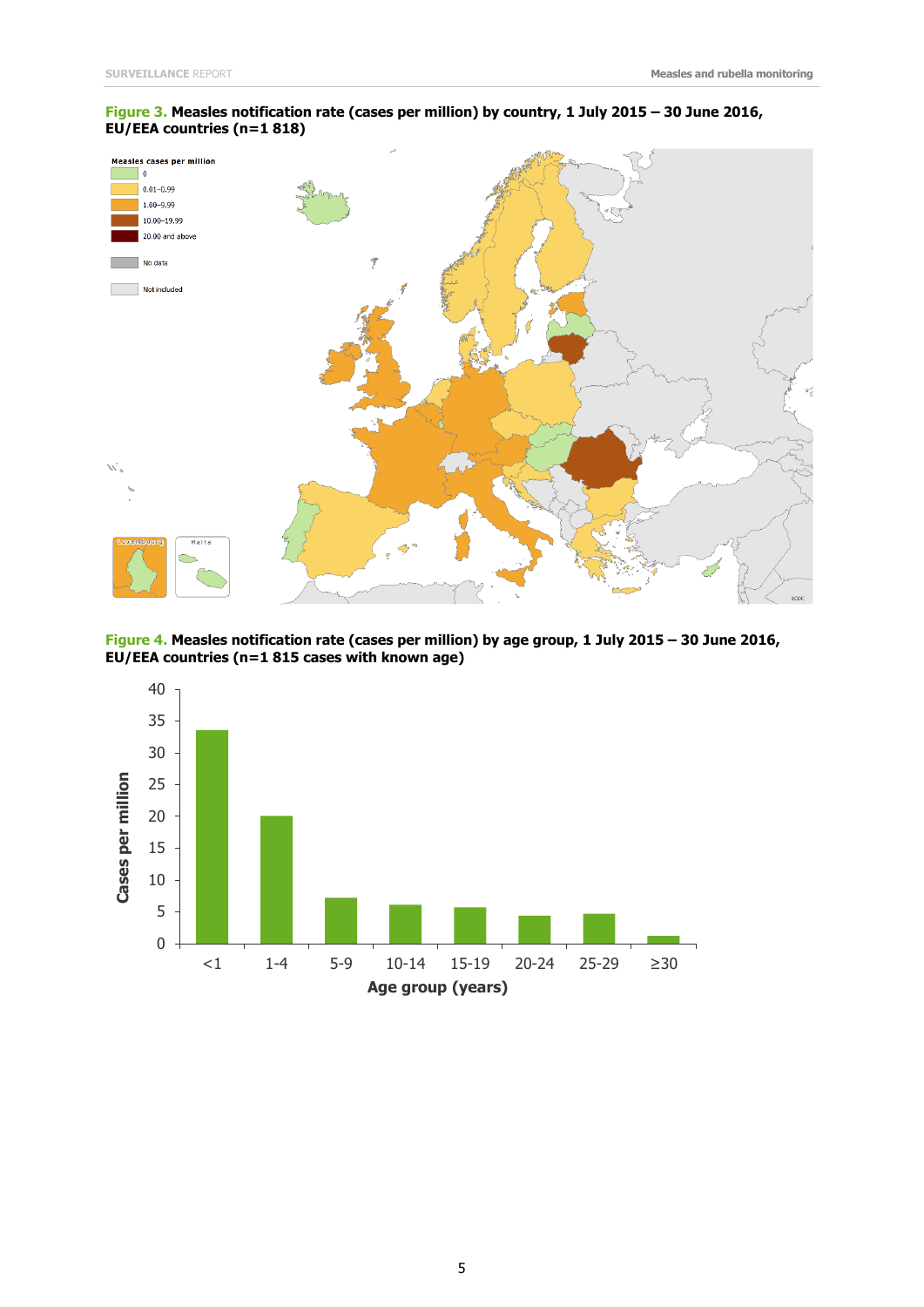

**Figure 5. Percentage distribution of vaccination status among measles cases by age group, 1 July 2015 – 30 June 2016, EU/EEA countries (n=1 815 cases with known age)**

Unknown vaccination status

■ Unvaccinated Vaccination: one dose

Vaccination: ≥ two doses Vaccination with unknown number of doses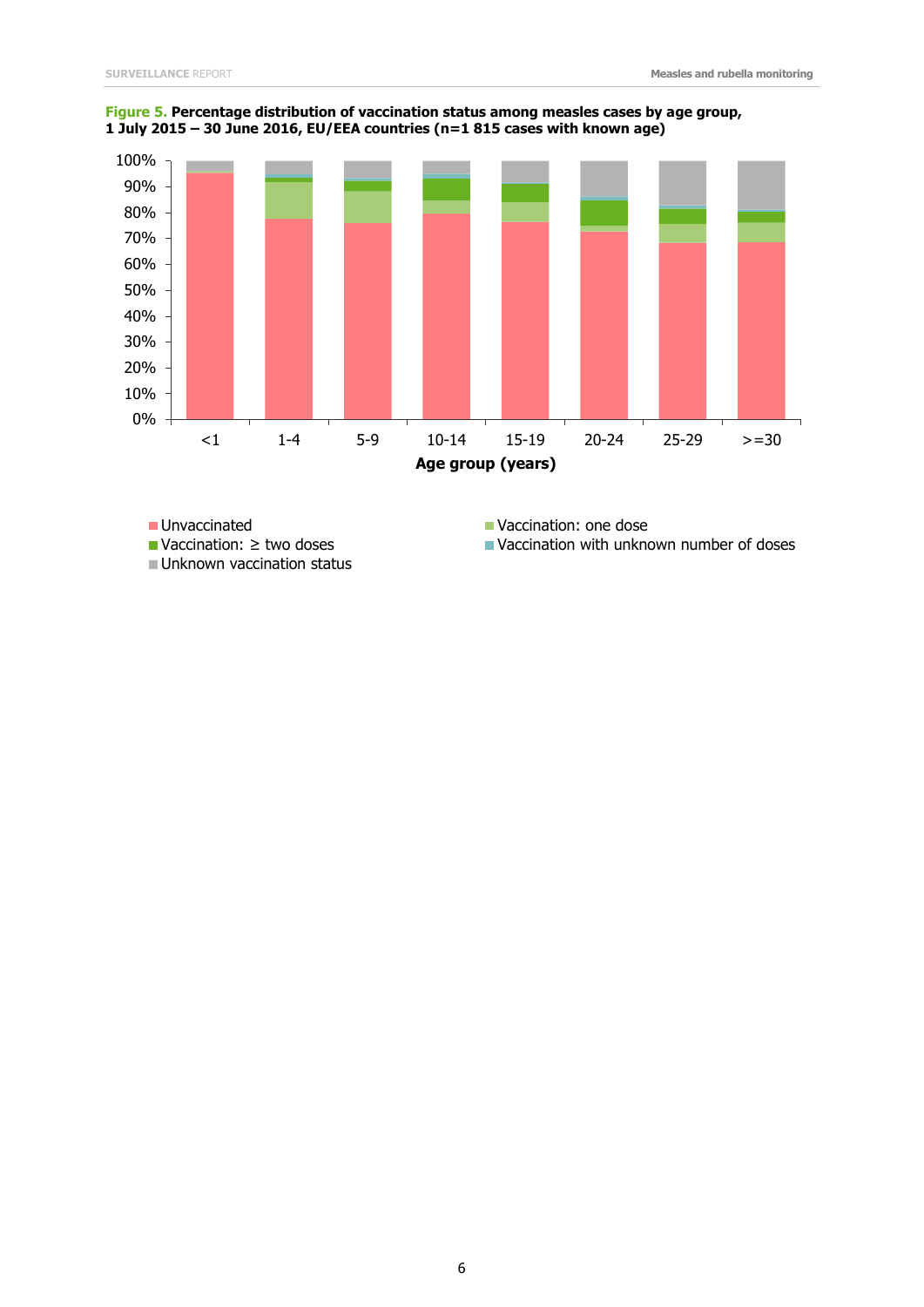# **Rubella**

### **Enhanced surveillance data**

Rubella surveillance data were retrieved from The European Surveillance System (TESSy) on 26 July 2016. The analysis covered the 12-month period from 1 July 2015 to 30 June 2016.

Two EU countries – Belgium and France – do not operate rubella surveillance systems with national coverage and therefore do not report to the EU/EEA enhanced rubella surveillance. In Belgium, a network of sentinel laboratories, consisting of 58% of all laboratories, reports on a voluntary basis to the Institute of Public Health cases positive for IgM. In France, a surveillance system captures rubella infections diagnosed in pregnant women or newborn infants [5].

Of the 28 contributing countries, twenty-five reported data for the entire 12-month period. Twenty-seven countries reported case-based data, while one country (Poland) reported aggregated data.

During the period 1 July 2015 to 30 June 2016, 1 708 cases of rubella were reported (Table 2). Laboratory confirmation (by serology, virus detection or isolation) was available for 3% (n=58) of the cases. The number of cases reported in June 2016 and the notification rates for the entire 12-month period are shown in Figures 6 and 7.

The rubella notification rate was lower than the elimination target (one case per million population) in 24 of the 28 countries. Fourteen of these 24 countries reported zero cases. Of the four countries with a notification rate above the indicator, the highest notification rate was reported by Poland (40.9 cases per million) (Table 2).

The highest age-specific notification rates were observed in infants under one year of age (55.7 cases per million population) and in cases aged between one and four years (33.5 cases per million population) (Figure 8).

Poland accounted for 91% (n=1 553) of all reported rubella cases in the 12-month period. These figure should be interpreted with caution because only 17 of the reported cases had a positive laboratory test. The highest number of cases was observed among 1–4-year-olds (n=550) and 5–9-year-olds (n=417).

In Poland, a total of 503 cases (32%) reported over the 12-month period were unvaccinated, 731 (47%) cases were vaccinated with one dose, 105 (7%) cases had received two or more doses, and 214 (14%) cases had an unknown vaccination status.

| Table 2. Number of rubella cases by month and notification rate (cases per million) by country, 1 July |  |  |
|--------------------------------------------------------------------------------------------------------|--|--|
| 2015 - 30 June 2016, EU/EEA countries                                                                  |  |  |

|                       |              |                | 2015           |              |                |                |              |                | 2016         |                |                | <b>Cases</b>   | <b>Total</b>       |                |                           |
|-----------------------|--------------|----------------|----------------|--------------|----------------|----------------|--------------|----------------|--------------|----------------|----------------|----------------|--------------------|----------------|---------------------------|
| <b>Country</b>        | Jul          | Aug            | <b>Sep</b>     | Oct          | <b>Nov</b>     | <b>Dec</b>     | <b>Jan</b>   | Feb            | Mar          | Apr            | May            | <b>Jun</b>     | <b>Total cases</b> | per<br>million | lab-<br>positive<br>cases |
| <b>Austria</b>        | $\mathbf 0$  | $\mathbf 0$    | 0              | $\Omega$     | 0              | $\Omega$       | $\Omega$     | 1              | 1            | 0              | 0              | 0              | 2                  | 0.2            | 1                         |
| <b>Bulgaria</b>       | $\mathbf{0}$ | $\mathbf{1}$   | 0              | $\mathbf{0}$ | $\mathbf{1}$   | $\mathbf{0}$   | $\Omega$     | $\Omega$       | $\Omega$     | 0              | $\Omega$       | $\mathbf{0}$   | $\overline{2}$     | 0.3            | $\Omega$                  |
| Croatia               | $\mathbf 0$  | $\Omega$       | $\mathbf{0}$   | $\mathbf{0}$ | $\mathbf{0}$   | $\mathbf{0}$   | $\Omega$     | 0              | $\Omega$     | 0              | $\overline{2}$ | <b>NR</b>      | $\overline{2}$     | 0.5            | $\overline{2}$            |
| <b>Cyprus</b>         | $\mathbf 0$  | $\mathbf{0}$   | $\mathbf{0}$   | $\Omega$     | $\mathbf{0}$   | $\mathbf{0}$   | $\Omega$     | 0              | $\Omega$     | 0              | $\mathbf 0$    | $\mathbf 0$    | $\overline{0}$     | 0.0            | $\mathbf{0}$              |
| <b>Czech Republic</b> | $\mathbf{0}$ | $\Omega$       | $\mathbf{0}$   | 0            | $\mathbf{0}$   | $\mathbf{0}$   | $\Omega$     | 0              | $\Omega$     | 0              | $\mathbf 0$    | <b>NR</b>      | $\Omega$           | 0.0            | $\Omega$                  |
| Denmark*              | $\mathbf{0}$ | $\mathbf{0}$   | 0              | $\mathbf{0}$ | $\Omega$       | $\mathbf{0}$   | $\Omega$     | 0              | $\Omega$     | 0              | $\mathbf 0$    | $\mathbf 0$    | $\Omega$           | 0.0            | $\mathbf{0}$              |
| <b>Estonia</b>        | $\mathbf{0}$ | $\Omega$       | $\mathbf{0}$   | $\mathbf{0}$ | $\mathbf{0}$   | $\mathbf{0}$   | $\Omega$     | 0              | $\Omega$     | 0              | $\Omega$       | $\mathbf 0$    | $\mathbf{0}$       | 0.0            | $\mathbf{0}$              |
| <b>Finland</b>        | $\mathbf{0}$ | $\Omega$       | 0              | $\mathbf{1}$ | 4              | $\mathbf{0}$   | $\Omega$     | 0              | $\Omega$     | 0              | $\Omega$       | $\Omega$       | 5                  | 0.9            | 5                         |
| <b>Germany</b>        | 13           | $\overline{4}$ | $\overline{4}$ | 3            | 6              | 5              | 3            | 6              | 5            | 16             | 11             | 15             | 91                 | 1.1            | 16                        |
| Greece                | $\mathbf 0$  | $\Omega$       | $\mathbf{0}$   | $\mathbf{0}$ | $\mathbf{0}$   | $\mathbf{0}$   | $\Omega$     | 0              | $\mathbf{0}$ | 0              | $\Omega$       | <b>NR</b>      | $\Omega$           | 0.0            | $\Omega$                  |
| <b>Hungary</b>        | $\mathbf 0$  | $\Omega$       | $\mathbf{0}$   | $\mathbf{0}$ | $\mathbf{0}$   | $\mathbf{0}$   | $\Omega$     | 0              | $\Omega$     | 0              | $\Omega$       | $\mathbf 0$    | $\mathbf{0}$       | 0.0            | $\mathbf{0}$              |
| <b>Iceland</b>        | $\mathbf 0$  | $\mathbf{0}$   | 0              | 0            | $\Omega$       | $\Omega$       | $\Omega$     | 0              | $\mathbf{0}$ | 0              | 0              | $\mathbf 0$    | $\mathbf{0}$       | 0.0            | $\mathbf{0}$              |
| <b>Ireland</b>        | $\mathbf{1}$ | $\overline{4}$ | $\overline{0}$ | $\Omega$     | $\overline{0}$ | $\overline{0}$ | $\Omega$     | $\overline{0}$ | $\mathbf{1}$ | $\overline{0}$ | $\overline{0}$ | $\overline{0}$ | 6                  | 1.3            | $\Omega$                  |
| <b>Italy</b>          | 3            | 3              | $\overline{2}$ | 1            | $\mathbf{0}$   | $\mathbf{1}$   | $\mathbf{1}$ | 3              | $\mathbf{1}$ | 2              | $\Omega$       | 5              | 22                 | 0.4            | 6                         |
| Latvia                | $\mathbf{0}$ | $\Omega$       | 0              | $\Omega$     | $\Omega$       | $\mathbf{0}$   | $\Omega$     | $\Omega$       | $\Omega$     | 0              | $\Omega$       | $\mathbf{0}$   | $\Omega$           | 0.0            | $\Omega$                  |
| Lithuania             | $\mathbf{0}$ | $\Omega$       | 0              | $\Omega$     | $\mathbf{0}$   | $\Omega$       | $\Omega$     | 0              | $\Omega$     | 0              | $\Omega$       | $\mathbf 0$    | $\mathbf{0}$       | 0.0            | $\Omega$                  |
| <b>Luxembourg</b>     | $\mathbf{0}$ | $\mathbf 0$    | $\mathbf{0}$   | $\Omega$     | $\Omega$       | $\Omega$       | $\Omega$     | $\Omega$       | $\Omega$     | 0              | $\mathbf 0$    | $\mathbf 0$    | $\Omega$           | 0.0            | $\mathbf{0}$              |
| <b>Malta</b>          | $\mathbf{0}$ | $\mathbf{0}$   | 0              | $\Omega$     | $\mathbf{0}$   | $\Omega$       | $\Omega$     | 0              | $\Omega$     | 0              | $\mathbf 0$    | $\mathbf 0$    | $\mathbf{0}$       | 0.0            | $\mathbf{0}$              |
| <b>Netherlands</b>    | $\mathbf 0$  | $\Omega$       | $\mathbf{0}$   | 1            | $\mathbf{0}$   | $\mathbf{0}$   | $\Omega$     | 0              | $\Omega$     | 0              | $\Omega$       | $\mathbf 0$    | $\mathbf{1}$       | 0.1            | $\mathbf{1}$              |
| <b>Norway</b>         | $\mathbf{0}$ | $\mathbf 0$    | 0              | $\Omega$     | $\Omega$       | $\mathbf{0}$   | $\Omega$     | 0              | $\Omega$     | 0              | $\mathbf 0$    | 0              | $\overline{0}$     | 0.0            | $\mathbf{0}$              |
| <b>Poland</b>         | 142          | 114            | 92             | 148          | 139            | 142            | 142          | 138            | 112          | 150            | 111            | 123            | 1553               | 40.9           | 17                        |
| <b>Portugal</b>       | $\mathbf{1}$ | $\mathbf{1}$   | $\overline{0}$ | $\Omega$     | 3              | $\overline{0}$ | $\mathbf{1}$ | $\mathbf{1}$   | $\mathbf{1}$ | $\overline{0}$ | $\overline{2}$ | $\mathbf{1}$   | 11                 | 1.1            | $\overline{0}$            |
| Romania               | 1            | $\mathbf{0}$   | $\mathbf{0}$   | 1            | 1              | $\Omega$       | $\Omega$     | 0              | $\mathbf{1}$ | 1              | $\mathbf{1}$   | $\mathbf 0$    | 6                  | 0.3            | 3                         |
| <b>Slovakia</b>       | $\mathbf 0$  | $\mathbf{0}$   | $\mathbf{0}$   | $\Omega$     | $\mathbf{0}$   | $\mathbf{0}$   | $\Omega$     | 0              | $\Omega$     | 0              | $\mathbf 0$    | $\mathbf 0$    | $\mathbf{0}$       | 0.0            | $\mathbf{0}$              |
| Slovenia              | $\mathbf 0$  | $\Omega$       | $\mathbf{0}$   | $\mathbf{0}$ | $\mathbf{0}$   | $\mathbf{0}$   | $\Omega$     | 0              | $\Omega$     | 0              | $\Omega$       | $\mathbf 0$    | $\Omega$           | 0.0            | $\mathbf{0}$              |
| <b>Spain</b>          | 0            | $\mathbf{0}$   | 1              | 0            | 2              | $\Omega$       | $\Omega$     | 0              | $\mathbf{1}$ | $\mathbf{1}$   | $\mathbf 0$    | $\mathbf 0$    | 5                  | 0.1            | 5                         |
| <b>Sweden</b>         | 0            | $\mathbf{0}$   | 0              | $\Omega$     | $\Omega$       | $\Omega$       | $\Omega$     | 0              | $\mathbf 0$  | 0              | $\mathbf{1}$   | $\mathbf 0$    | $\mathbf{1}$       | 0.1            | $\mathbf{1}$              |
| <b>United Kingdom</b> | $\mathbf{0}$ | $\mathbf{0}$   | 0              | 0            | $\Omega$       | $\mathbf{0}$   | 0            | 0              | 1            | $\mathbf{0}$   | $\Omega$       | 0              | 1                  | 0.0            | $\mathbf{1}$              |
| <b>Total</b>          | 161          | 127            | 99             | 155          | 156            | 148            | 147          | 149            | 124          | 170            | 128            | 144            | 1708               | $**$           | 58                        |

Liechtenstein, Belgium and France do not report. NR: Not reported

The target towards elimination is an incidence of less than one case per million population per year (including confirmed, probable and possible cases, but excluding imported cases). Achieving this target is consistent with progress towards elimination, but does not constitute elimination or confirm that it has been achieved.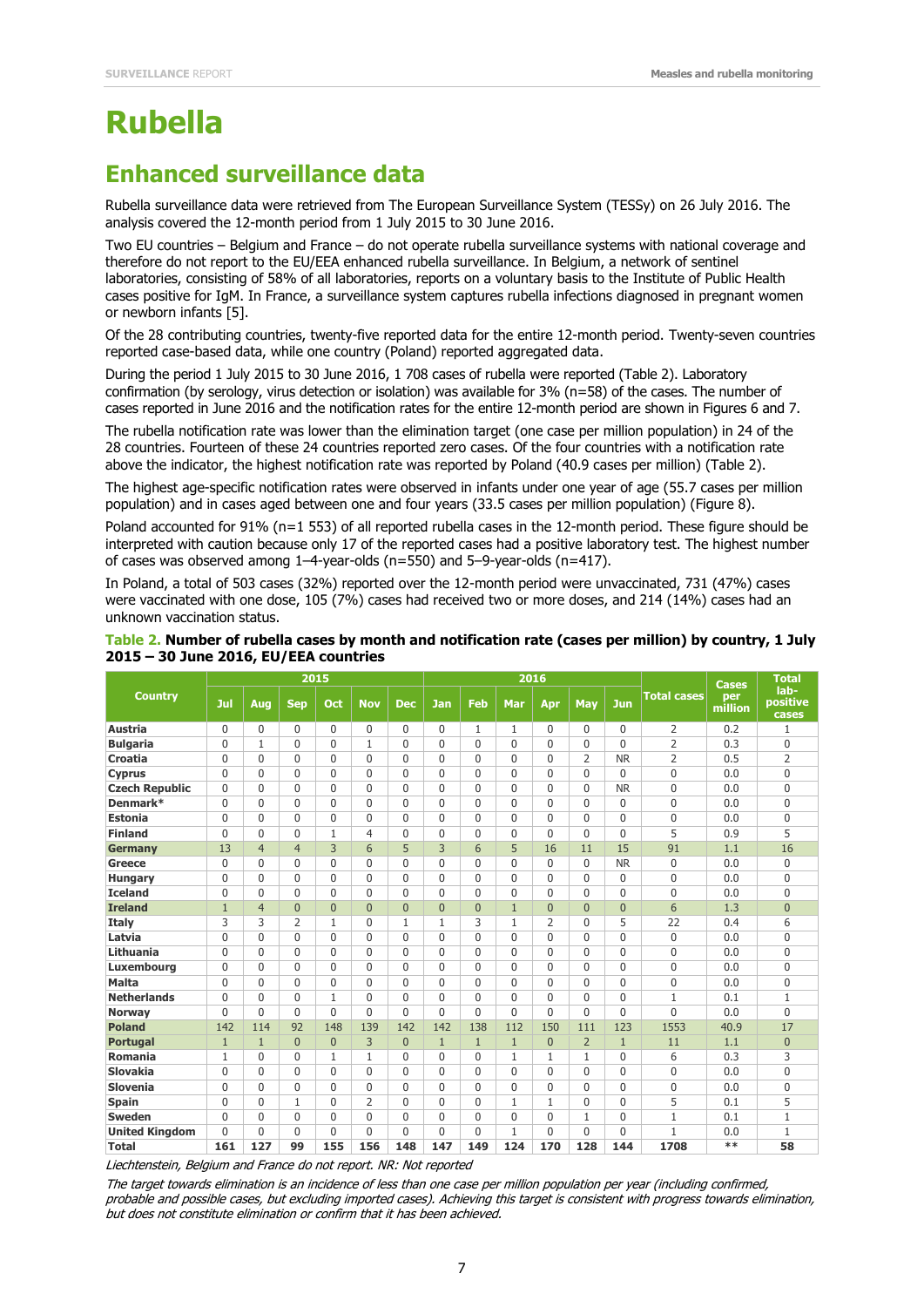In the table, countries with a notification rate of ≥ 1 per million population are highlighted in green. However, all cases (endemic, imported, import-related) are included for the calculation of the notification rate. Also included are all confirmed, probable, possible or unknown cases, as defined by the EU 2012 case definition.

\* The national surveillance system for rubella in Denmark currently only captures rubella infections during pregnancy; therefore the true incidence of rubella in the Danish population is underestimated.

\*\* Due to the high proportion of cases reported by Poland, an overall notification rate for Europe is not presented. Tables with the number of rubella cases in previous years are available from: [http://www.ecdc.europa.eu/en/healthtopics/rubella/epidemiological-data/pages/epidemiological\\_data.aspx](http://www.ecdc.europa.eu/en/healthtopics/rubella/epidemiological-data/pages/epidemiological_data.aspx)

#### **Figure 6. Number of rubella cases by country, June 2016 (n=144), and rubella vaccine coverage (first dose, 2014–2015, WHO**\***), EU/EEA countries**



\* Coverage figures (%) are official national figures reported via the annual WHO/UNICEF Joint Reporting Form. See notes at the end of this report for further explanations.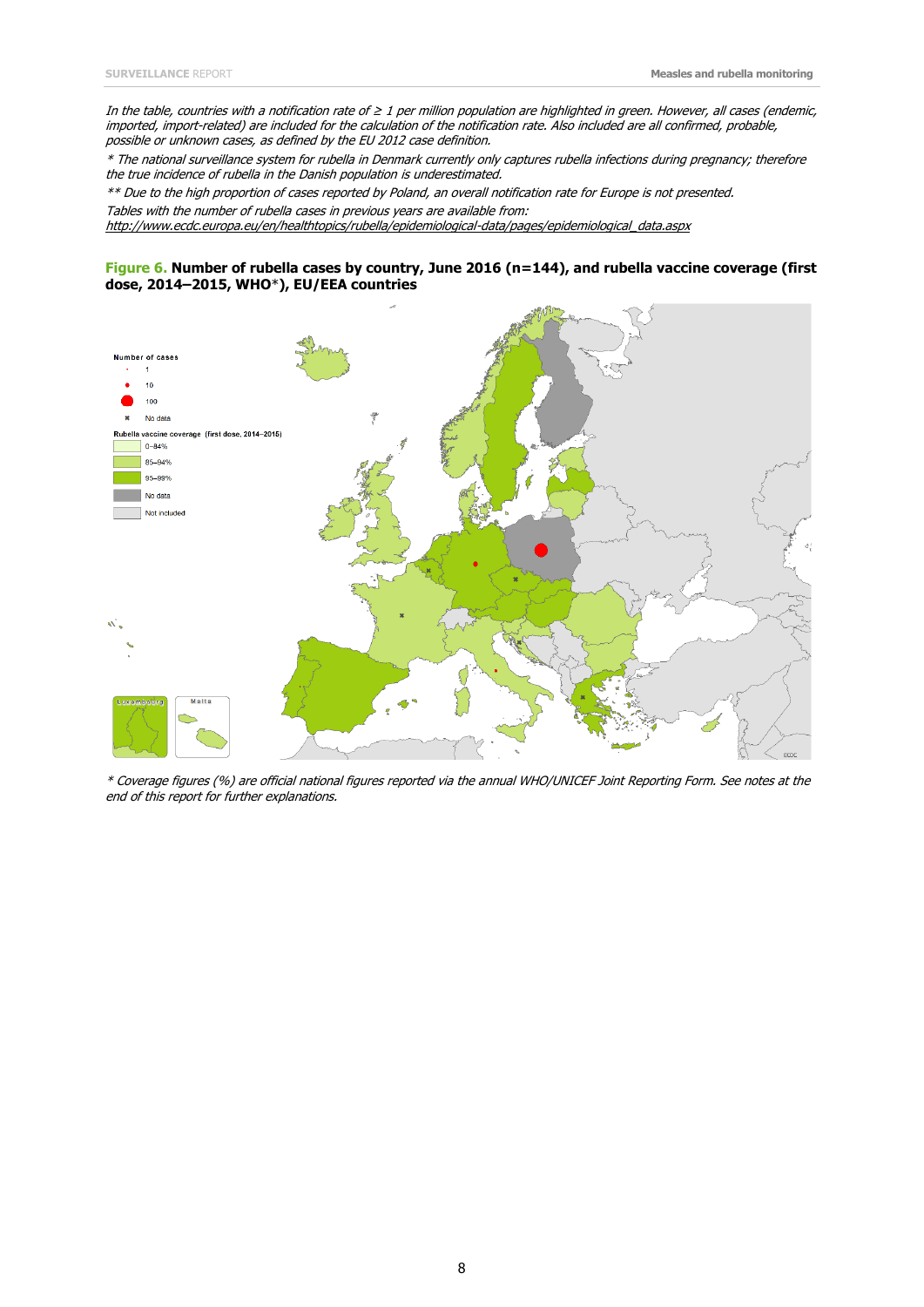#### **Figure 7. Rubella notification rate (cases per million) by country, 1 July 2015 – 30 June 2016, EU/EEA countries (n=1 708)**



**Figure 8. Rubella notification rate (cases per million) by age group, 1 July 2015 – 30 June 2016, EU/EEA countries (n=1 708 cases with known age)**

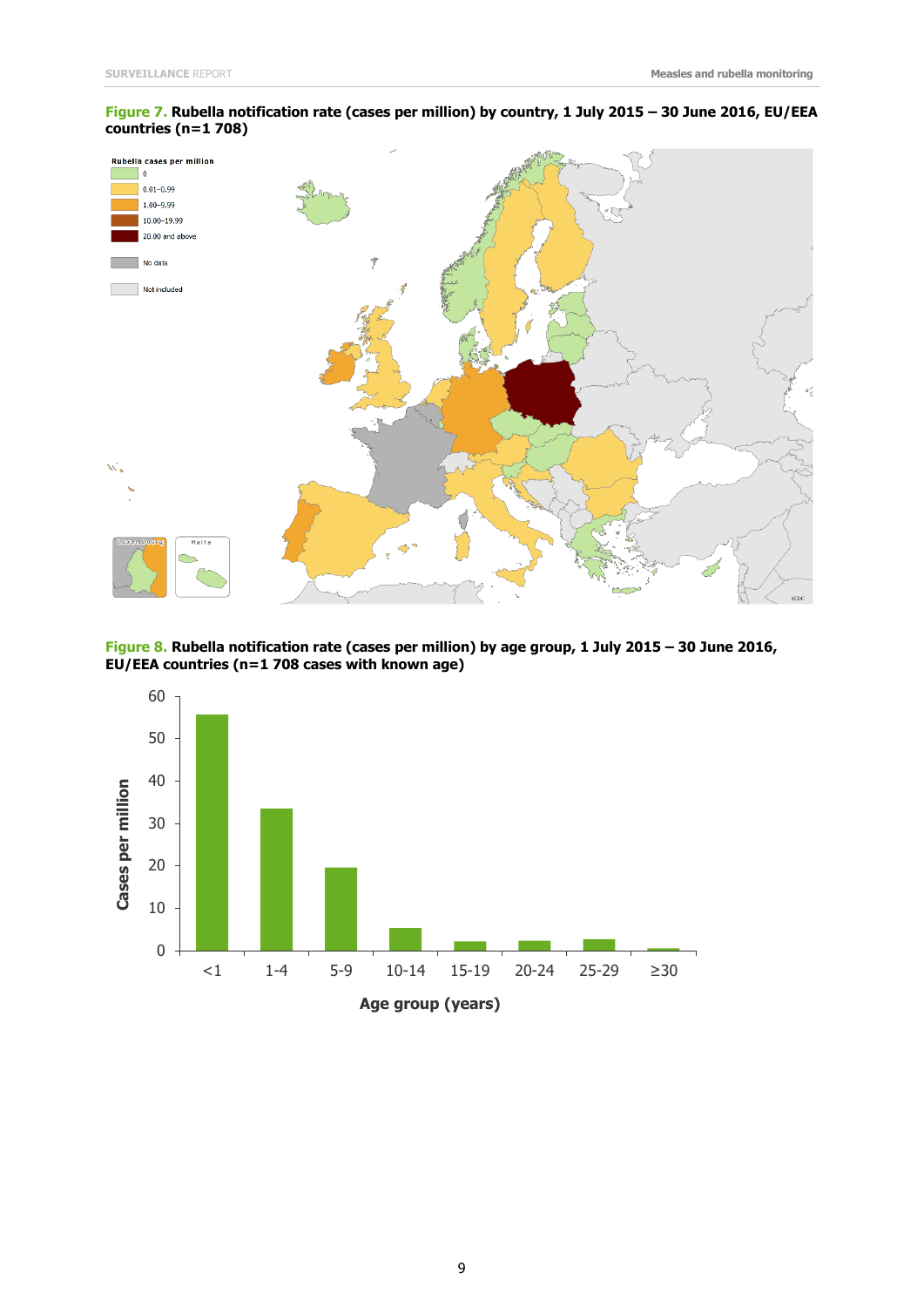# **Progress towards measles and rubella elimination in EU/EEA Member States**

In May 2012, 194 countries at the World Health Assembly adopted the Global Vaccine Action Plan (GVAP), which establishes their joint commitment to achieve measles and rubella elimination in at least five WHO Regions by the end of 2020.

Elimination is defined as the absence of endemic cases for a period of at least 12 months in a defined geographical area with a well-performing surveillance system. Regional elimination can be declared after 36 or more months' absence of endemic measles or rubella in all Member States [6].

Although progress has been made towards elimination, this goal has not yet been achieved. At the [fourth meeting](http://www.euro.who.int/__data/assets/pdf_file/0011/304958/4th-RVC-meeting-report.pdf) of the Regional Verification Commission for Measles and Rubella from 26 to 29 October 2015 [4], 15 EU/EEA countries – based on country reports for 2014 – were declared to have interrupted endemic measles transmission for ≥36 months, thus reaching the elimination goal. Seven countries were classified as having interrupted endemic transmission for between 12 and 24 months, and eight countries were classified as still having endemic transmission.

For rubella, 14 EU/EEA countries were declared to have reached the elimination goal. Five countries were classified as having interrupted endemic transmission for between 12 and 24 months, two as having interrupted endemic transmission for between 24 and 36 months, and nine countries as still having endemic transmission [6]. The status of measles and rubella elimination in the WHO European Region will be assessed annually.

The elimination target is an incidence of less than 1 endemic measles or rubella case per million population in a 12 month period. In the past 12 months, the overall notification rate for measles in EU/EEA countries was 3.5 cases per million population. Nineteen EU/EEA countries over the past 12 months notified less than 1 case per million population (Table 1). Twenty-four countries over the past 12 months reported less than 1 case of rubella per million population (Table 2). These figures include imported and import-related cases, and therefore the number of countries having reached the target may be underestimated for each disease.

To interrupt the circulation of the virus, a vaccination coverage (second dose) of at least 95% must be reached and maintained for both diseases and in all countries. Data from WHO for 2015 [7] show that the vaccination coverage rate was above this target in 15 EU/EEA countries for the first dose of measles- and rubella-containing vaccines. Two countries failed to submit first-dose coverage data for 2014 and 2015. In seven countries, the vaccination coverage rate for the second dose of measles-containing vaccine was at least 95%. Second-dose coverage was not reported for seven countries in 2015 or 2014. WHO does not collect coverage data for the second dose of rubella-containing vaccines.

If the elimination goal is to be reached, vaccination coverage rates will have to be increased for both measles and rubella; immunisation gaps must be closed in young children – who are targeted by vaccination programmes – and in adolescents and adults who have missed opportunities for vaccination in the past. This is relevant at both the national and subnational level because pockets of susceptible individuals still exist throughout the EU/EEA, even in countries with high vaccine coverage.

In order to achieve and accurately document progress towards the elimination goal, high-quality disease surveillance is essential. Surveillance systems must be highly sensitive and geographically representative to ensure the timely and sufficient investigation and management of suspected cases. Data reporting must be timely and complete, particularly with regard to the origin of case infection. Adequate laboratory investigation is essential because data on viral genotype are needed to track transmission chains. Current surveillance and control measures in several EU Member States will need to improve and expand if the elimination target is to be reached.

WHO's Surveillance guidelines for measles, rubella and congenital rubella syndrome in the WHO European Region are available from [8]: http://www.euro.who.int/ data/assets/pdf file/0018/79020/e93035-2013.pdf.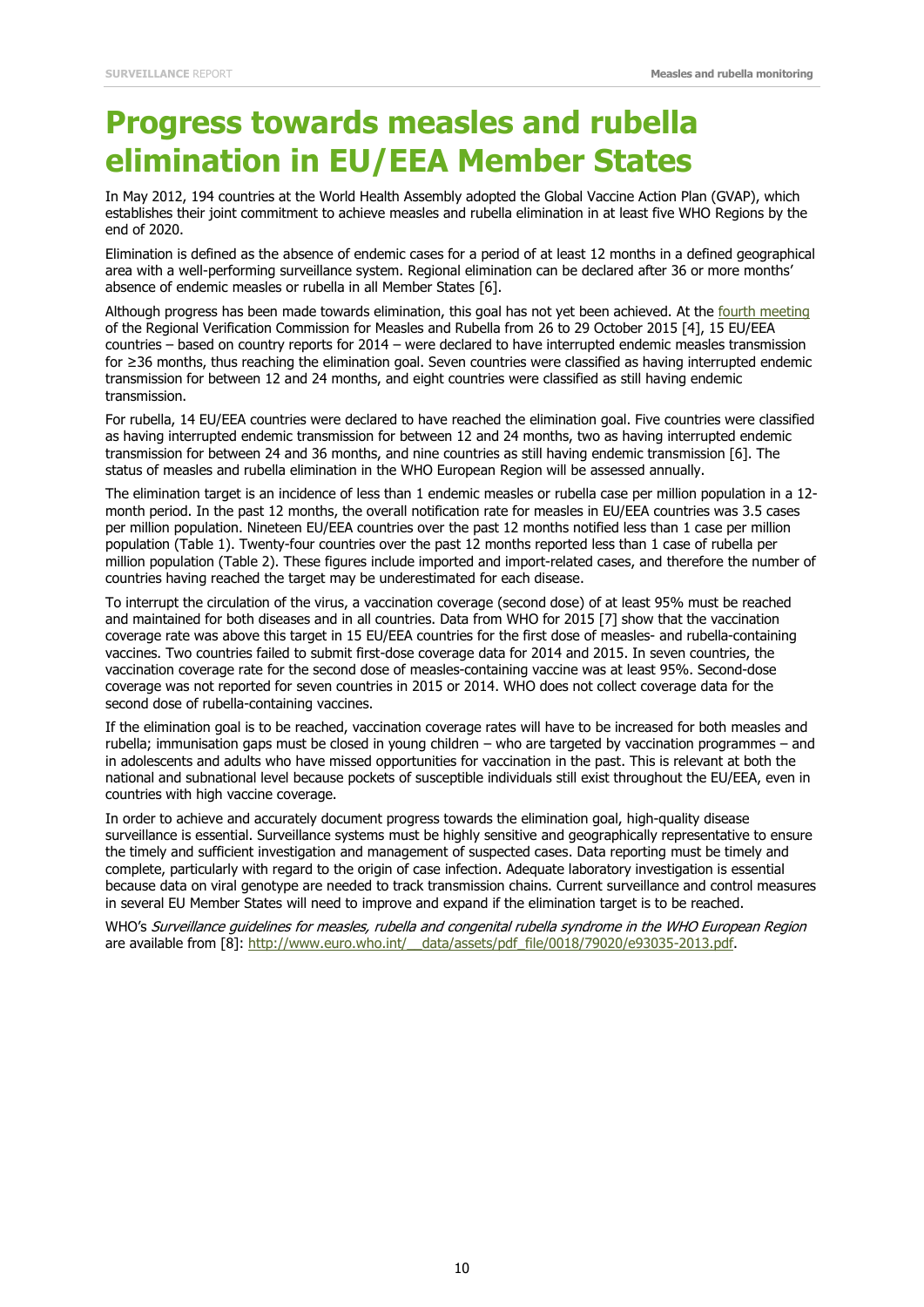# **Useful links**

More information about measles and rubella is available on the ECDC website:

Measles health topic page, ECDC:<http://ecdc.europa.eu/en/healthtopics/measles/Pages/index.aspx>

Rubella health topic page, ECDC:<http://ecdc.europa.eu/EN/HEALTHTOPICS/RUBELLA/Pages/index.aspx>

Measles and rubella atlases to monitor progress toward elimination, ECDC: [http://ecdc.europa.eu/en/data](http://ecdc.europa.eu/en/data-tools/atlas/Pages/atlas.aspx)[tools/atlas/Pages/atlas.aspx](http://ecdc.europa.eu/en/data-tools/atlas/Pages/atlas.aspx)

Vaccination schedules in EU/EEA countries, ECDC:<http://vaccine-schedule.ecdc.europa.eu/Pages/Scheduler.aspx>

Let's talk about protection, ECDC: [http://www.ecdc.europa.eu/en/healthtopics/immunisation/comms](http://www.ecdc.europa.eu/en/healthtopics/immunisation/comms-aid/Pages/protection.aspx)[aid/Pages/protection.aspx](http://www.ecdc.europa.eu/en/healthtopics/immunisation/comms-aid/Pages/protection.aspx)

Information about vaccines and immunisation from the website of the World Health Organization's Regional Office for Europe:<http://www.euro.who.int/en/health-topics/communicable-diseases/measles-and-rubella>

WHO CISID database:<http://data.euro.who.int/cisid/>

Immunisation health topic page, ECDC:<http://ecdc.europa.eu/en/healthtopics/immunisation/pages/index.aspx>

## **Notes**

The European Surveillance System (TESSy) collects a 'date used for statistics', which is a date chosen by the country for reporting purposes. This date may indicate onset of disease, date of diagnosis, date of notification or date of laboratory confirmation, depending on reporting practices in the respective countries.

When reporting data on measles, rubella and other vaccine-preventable diseases to TESSy, countries may update previously reported data. This means that the date of retrieval can influence the data presented in this report as later retrievals of data relating to the same period may result in slightly different numbers. For this reason, the date of data retrieval is indicated for each issue.

The vaccine coverage figures displayed in the maps of this report were retrieved from the WHO Global Database available from http://apps.who.int/immunization\_monitoring/globalsummary/timeseries/tscoveragerubella1.html and [http://apps.who.int/immunization\\_monitoring/globalsummary/timeseries/tscoveragemcv2.html.](http://apps.who.int/immunization_monitoring/globalsummary/timeseries/tscoveragemcv2.html)

**Measles:** Vaccine coverage for the second dose of measles-containing vaccine is estimated annually. If the 2015 country estimates were unavailable, estimates from 2014 were used. Some countries only report the coverage of the first dose of measles-containing vaccine. For more information, please check the above link to the WHO Global Database.

**Rubella**: Vaccine coverage for the first dose of rubella-containing vaccine is estimated annually. If the 2015 country estimates were unavailable, estimates from 2014 were used.

Notification rates were calculated using the most recent population estimates available from Eurostat (2016).